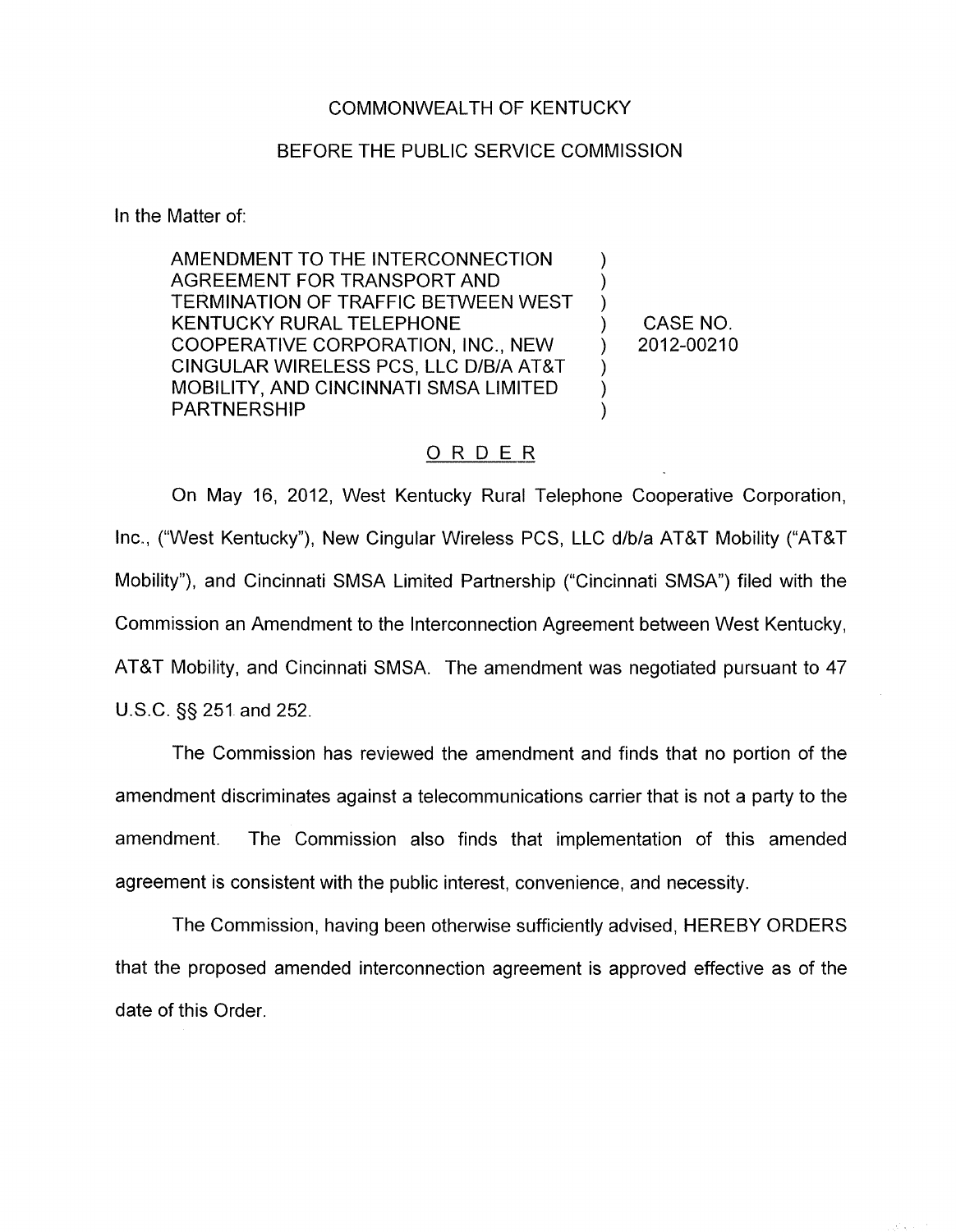By the Commission



A1 **Journal** 

Case No. 2012-00210